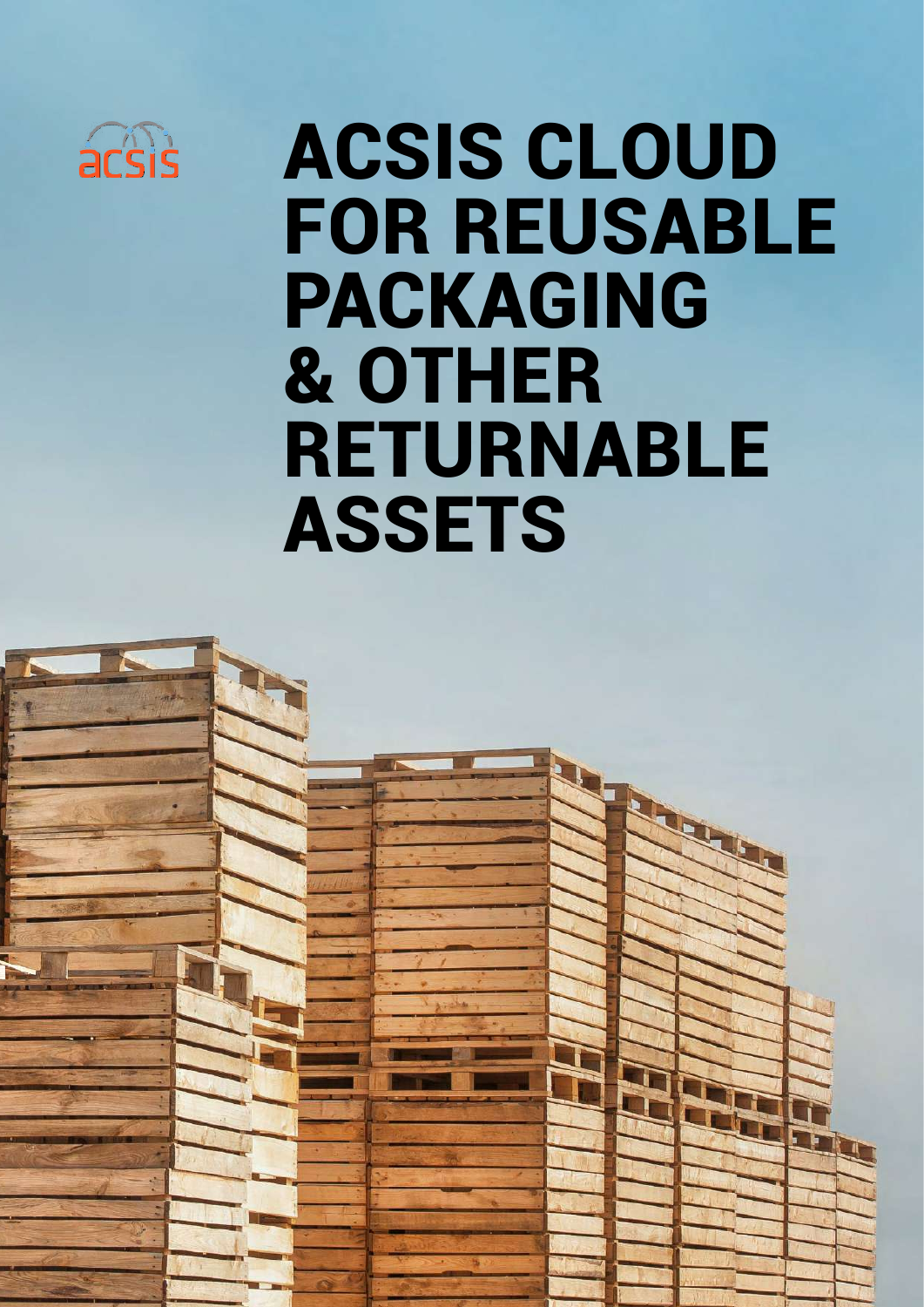

Companies lose or misplace

## **15% to 30%**

of costly returnable assets each year: trays, totes, pallets, containers, canisters, cylinders, cages, and many more. They are vital for an efficient and sustainable supply chain, yet too often manual spreadsheets and homegrown databases are used to track them. Automated tracking in the cloud is easy and yields tremendous gains in supply chain efficiency.

#### **How ACSIS Works**

As returnable assets move through the supply chain and are scanned, deviations in contextual data, such as temperature or stability readings, can trigger an automated alert to the manufacturer, customer or partner. Issues can be flagged and resolved immediately, through quarantine for example. The ACSIS cloud also tracks mass movements of returnable assets by allowing the nesting of returnable assets for shipping and receiving.

As returnable assets are received, they are scanned and registered to validate delivery date and time. Location information can include the building, department, floor and shelf. ACSIS fully supports GS1's Global Location Number (GLN) and Global Returnable Asset Identifier (GRAI) standards.

ACSIS integrates and shares data with internal systems and devices as well as external touchpoints – including contract manufacturers, customers, third-party warehouses, and repair centers – enabling real-time collaboration for better decisionmaking.



Data visualization that tracks key performance metrics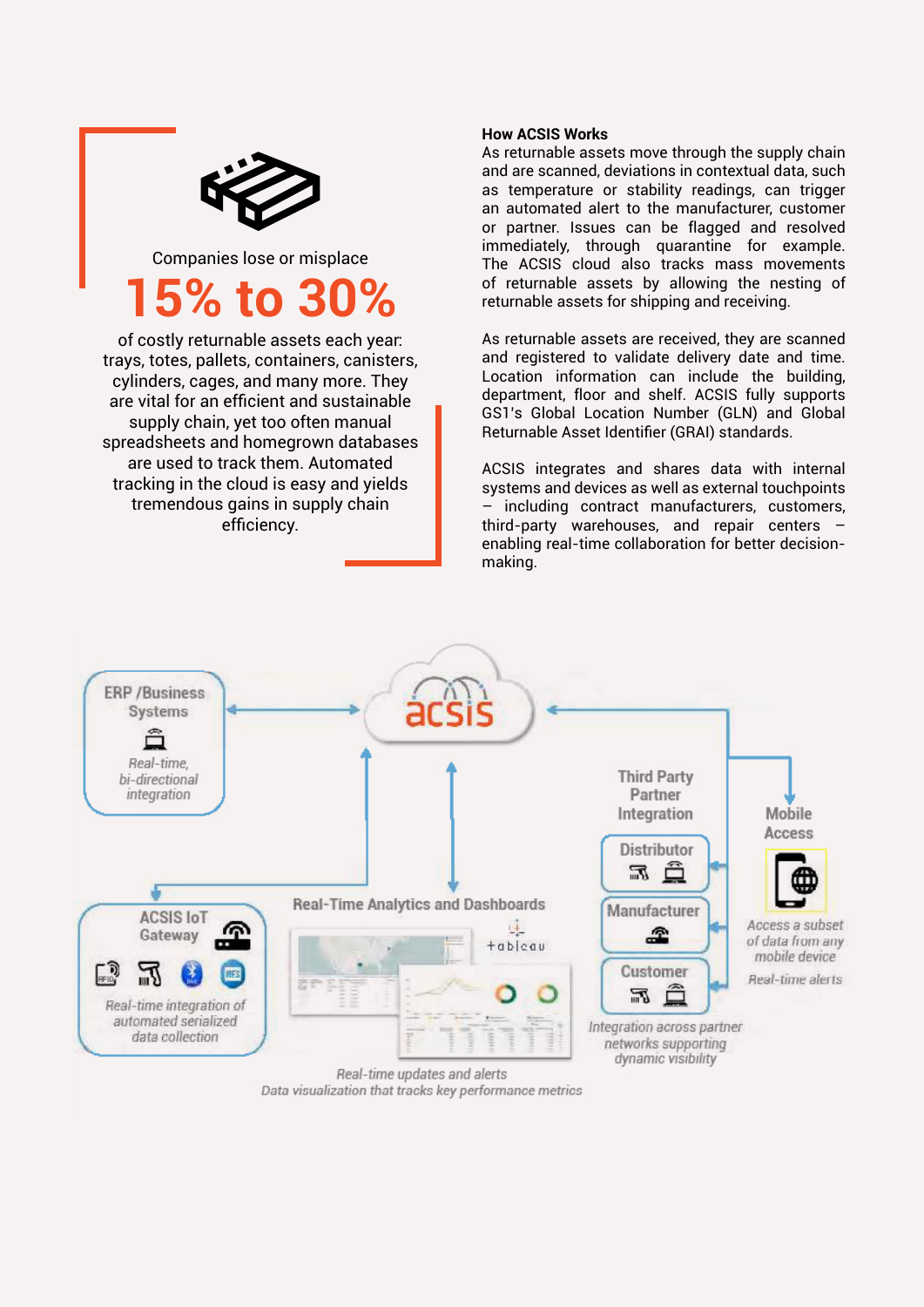#### **ACSIS Asset Visibility**

By scanning RFID tags, barcode labels, or QR codes, each returnable asset is registered in the cloud along with contextual data, including package contents, usage, servicing, cleaning, and storage.

The amount and type of data included at registration is virtually unlimited. For example, if returnable trays or totes are shipped to a customer, the scanned label can identify whether the contents are perishable, detailed pick up time, pick up location, and batch codes. Issues with transit, receiving, or storage can be immediately identified and addressed.



the expected annual growth rate of the global cold chain industry by 2026, reaching more than \$585 billion.

Monitoring temperature readings for pharmaceuticals and food in transit is essential for safety.

#### **Proactive Decision-Making**

ACSIS includes analytics that identify trends in returnable asset usage, maintenance, repair, and other contextual data. Key Performance Indicators allow users to evaluate asset performance and proactively manage replacement due to damage or repairs "by exception" to ensure that assets are available. It also allows viewing of seasonal or cyclical trends at customer locations so forecasting and planning can meet required demand and achieve higher customer satisfaction.



## \$1.5 Billion

Annual cost to replace stolen or missing reusable shipping containers in US<sup>1</sup>

1 AMR Research

#### **Better Business Planning**

ACSIS provides the information needed to work cross-functionally to accurately plan production, prepare packaging, fulfill orders, and coordinate shipping and logistics. Users can view customer usage, returnable asset performance, and time allocation at each location. By maximizing the use of a fleet of containers, organizations can improve operational planning while reducing the number of lost containers and corresponding replacement costs.

#### **Ensure Compliance**

Manufacturers and customers have delivery and storage requirements  $-$  such as stability, temperature, or humidity levels – that ensure the safety and quality of products. Monitoring fluctuations during transit allows product owners to determine whether product quality is affected, and replacement units are required.



#### **Returnable Asset Tracking**

Manufacturers can have thousands of customers and partners in their supply chain networks, which makes seeing products in real-time an imperative. ACSIS provides updates on product in transit, returnable assets received at every location, customer usage, and empty containers ready for return. And that delivers reliable inventory counts, asset returns, enhanced order to cash (OTC), and better sustainability efforts by reusing containers.